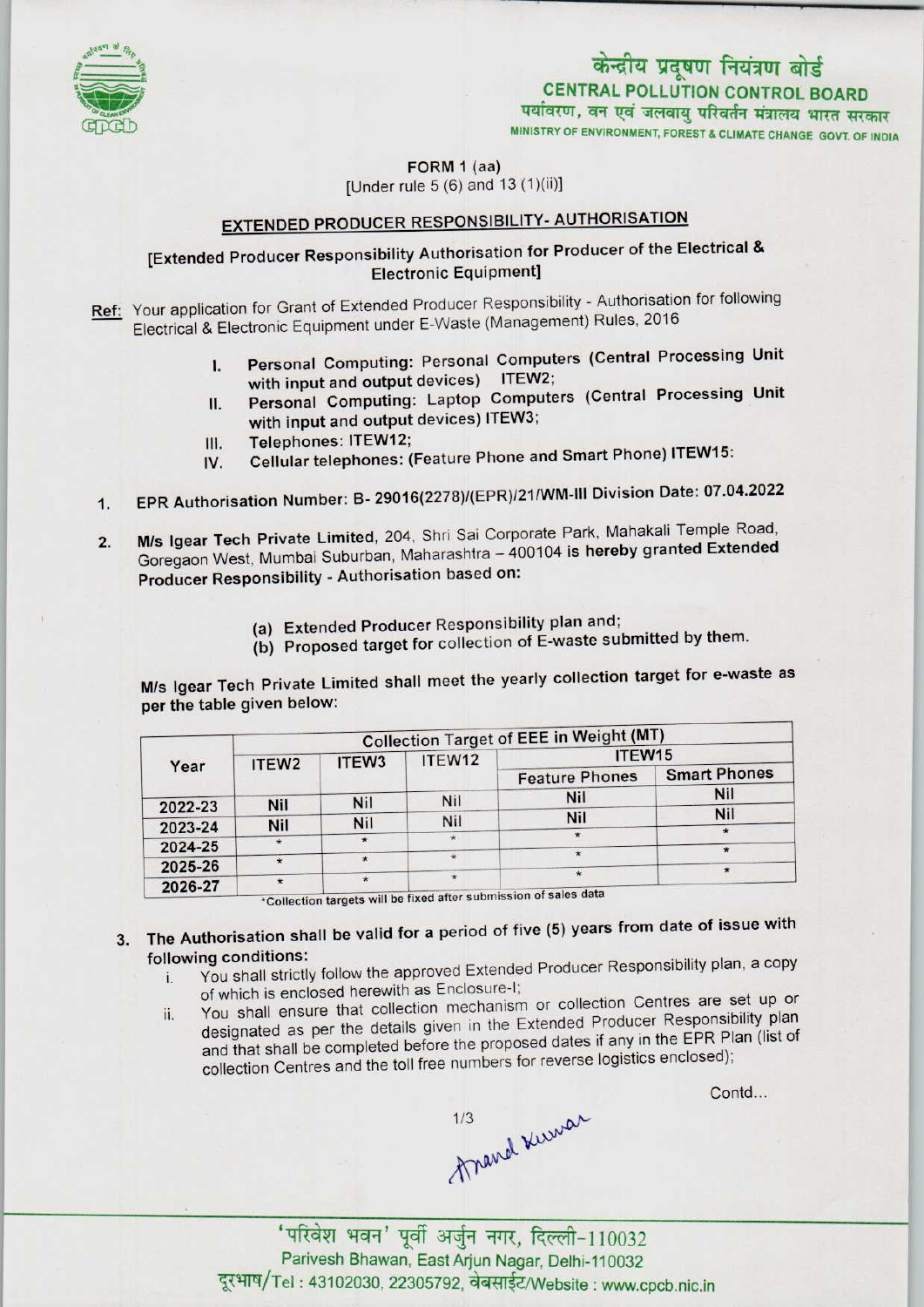

#### From pre page...

- iii. You shall ensure that all the collected e-waste is channelized to your dismantler/recycler M/s Greenzon Recycling Pvt. Ltd R-30, UPSIDC Industrial Area, Sikandrabad, Bulandshahr and record shall be maintained at dismantler/recycler and at your end.
- iv. You shall maintain records, in Form-2 of these Rules, of e-waste and make such records available for scrutiny by Central Pollution Control Board;
- v. You shall file annual returnsin Form-3 to the Central Pollution Control Board on or before 30th day of June following the financial year to which that returns relates.

### vi. General Terms & Conditions of the Authorisation:

- a.The authorisation shall comply with provisions of the Environment (Protection) Act, 1986 and the E-waste (Management) Rules,2016 made there under;
- b.The authorisation or its renewal shall be produced for inspection at the request of an officer authorised by the Central Pollution Control Board;
- C. Any change in the approved Extended Producer Responsibility plan should be informed to Central Pollution Control Board within 15 days on which decision shall be communicated by Central Pollution Control Board within sixty days;
- d. It is the duty of the authorised person to take prior permission of the Central Pollution Control Board to close down any collection centre/points or any other facility which are part of the EPR plan;
- e.An application for the renewal of authorisation shall be made as laid down in subrule {vi) of rule of 13(1) the E- Waste (Management) Rules, 2016;
- f.The Board reserves right to cancel/amend/revoke the authorisation at any time as per the policy of the Board or Government.

#### vii. Additional Conditions: -

- a)That the applicant will submit annual sales data along with annual returns;
- b) That the applicant has to ensure that the addresses of collection points provided by them in their EPR Plan are correct and traceable and the collection points/centres are functional;
- c) That the applicant will submit revised application for grant of EPR Authorisation in case of applicant adding/changing PRO or changing its EPR Plan;

 $2/3$ 

**Contd** 

fravel Kupian